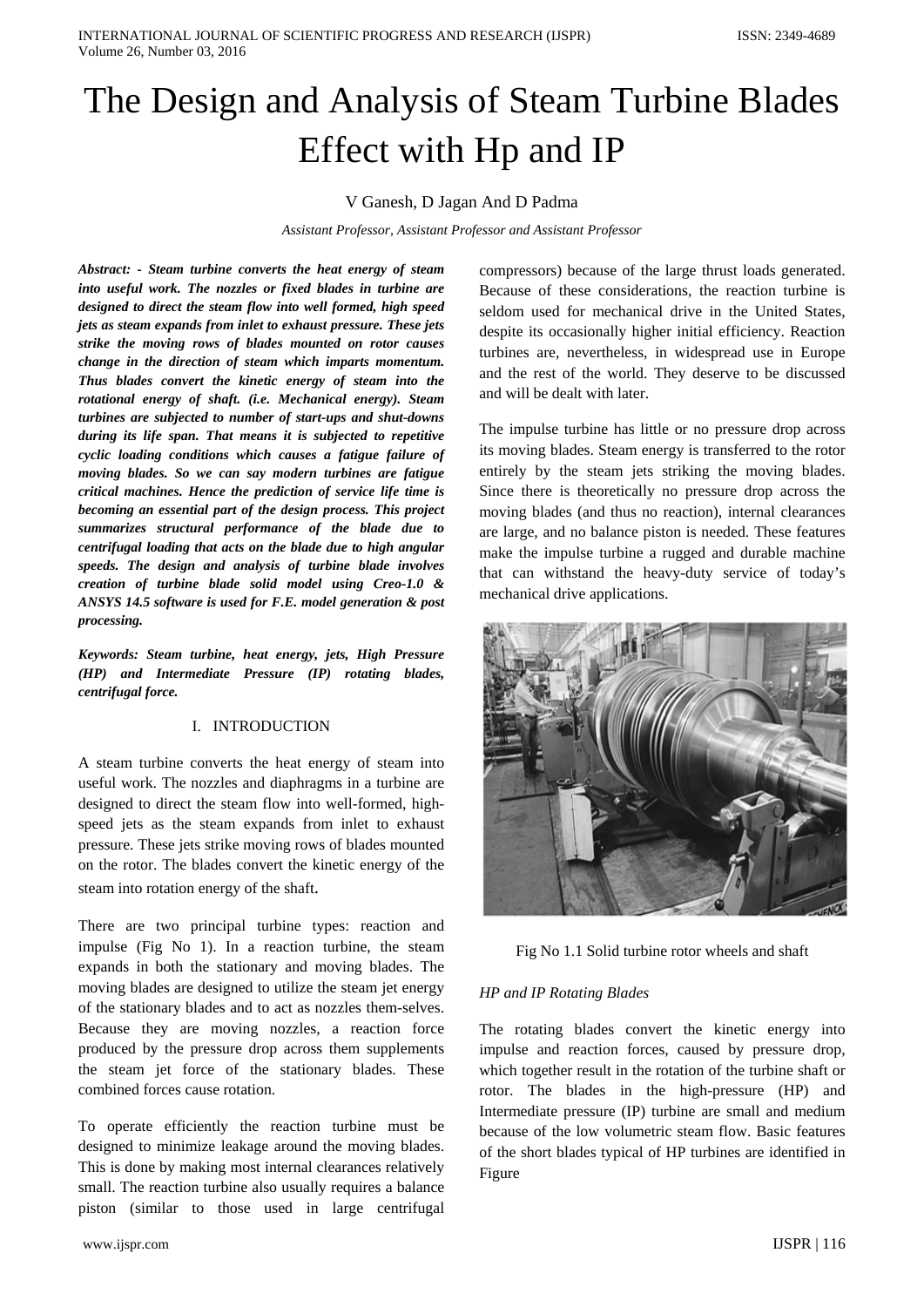

Fig No.1.2 Arrangement of stationary and rotating blades

Rotating HP blades are usually straight; however, the use of leaned and bowed blades has recently introduced a three-dimensional aspect to designs. Shrouds (also called covers or connecting bands) provide a sealing surface for radial steam seals and are used to minimize losses due to leakage. Shrouds also tie the blades together structurally and allow for some control over the damping and natural frequencies of the blades. The shrouds are typically attached either by peened tenons or are integral with the blade airfoil.

Various methods of attaching both HP and LP blades to the rotor are used, depending on the manufacturer. Figure 32 shows the most common types of root attachments. The choice of type of attachment will depend on a number of factors. For example, for one manufacturer, a side-entry fir-tree root design is used in the HP control stage for ease of replacement if required because of solid particle erosion. For longer blades in the control stage, however, a triple-pin construction is sometimes used as the side-entry design has too many modes close to the nozzle wake frequency [8].

A particular challenge in HP blading design is the first (control) stage where operation with partial-arc admission leads to high dynamic stresses. Design factors such as choice of leading-edge configuration and blade groupings are chosen to reduce the vibratory stresses produced. Blades in IP turbines are very similar in design to those in the HP, with somewhat more twist (and most recently bowing and leaning) to account for greater radial variation in the flow. Design of HP turbine blades in nuclear unit manifest similar features as those in fossil units; for example, use of the same root attachment designs. HP blades in nuclear units are longer in order to handle the higher volumetric flows.



Fig No.1.3 Steam turbine blade roots

Blades are connected at the root to the rotor or disk by several configurations as shown in Fig. The blade roots may be of the ''serrated'' or ''fir-tree'' configuration, inserted into individual axial slots in the disk or a similar serrated or T-shape, inserted into a continuous circumferential slot in the disk (this requires a special insertion gap), or may comprise one or several flat ''fingers'' fitting into circumferential slots in the disk and secured by axially inserted pins. Serrated or T-roots, furthermore, may be of male or female type.

### II. DESIGN OF TURBINE BLADE

There are complicated methods to properly harness steam power that give rise to the two primary turbine designs:

- (i) Impulse
- (ii) Reaction turbines.

These different designs engage the steam in a different method so as to turn the rotor. As water converts into steam, the molecules grow further apart. While steam can exert pressure, it cannot exert the correct pressure needed to spin the rotor quickly enough to generate electricity. Thus, a special design of rotor is required to properly harness the steam and spin. In an impulse turbine, nozzles direct the steam towards the rotors, which are equipped with concave panels called buckets. The nozzles are able to project a jet of steam that spins the rotor at a loss of roughly 10 percent energy. As the jets change their position, they can increase or decrease the rate of rotor spin.

A reaction turbine works opposite the impulse turbine. The steam nozzles are attached to the rotor blades on opposite sides. The nozzles are so positioned that when they release jets of stream, they propel the rotor in a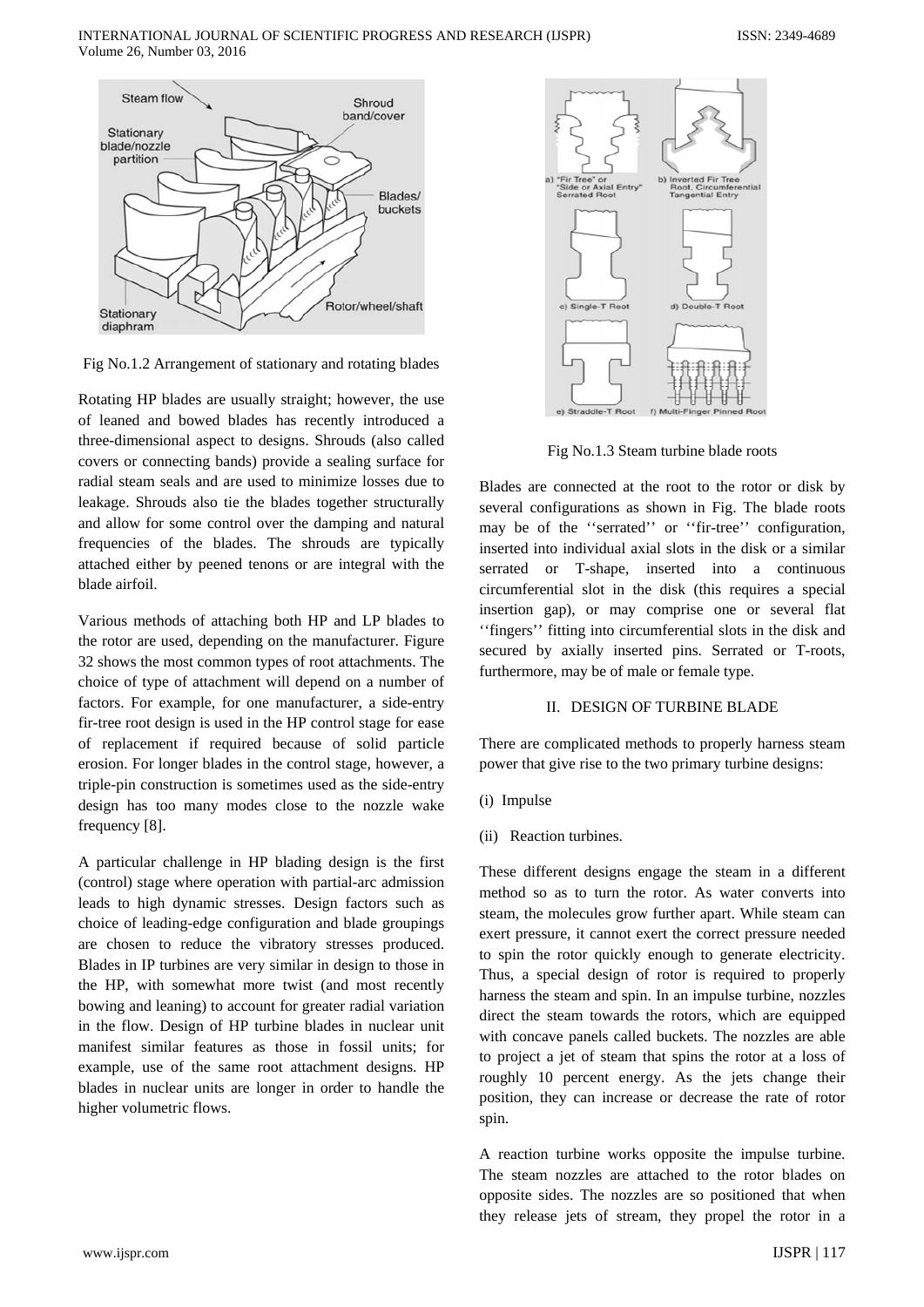spinning motion that keeps it rotating as long as steam is being expelled. It can reach high speeds because the nozzle designs focus the steam into a thin stream, although the initial warm up period may take several moments.

### *Turbine Blade Stresses*

There is a myriad of static and dynamic stresses and loads on turbine blades, particularly the longer blades of the steam turbine. Blades in nuclear and fossil turbines are mostly affected by the same types of stresses; further, the magnitude of the stresses tends to be about the same. Blades in nuclear units are longer, but the machines typically rotate at 1,500 or 1,800 rpm instead of 3,000 or 3,600 rpm, and thus the magnitude of the centrifugal stress (the highest magnitude blade stress), by design, is about the same.

#### *Centrifugal Stresses*

Centrifugal loads, caused by rotation, are the primary source of stress on blades. The centrifugal loads on HP and IP blades are relatively small as the blades are short and the diameter small because of the relatively low volumetric flows. In contrast, as a rule of thumb, in typical last-row LP turbine blades (unshrouded), the steady stresses will be roughly 0.5Syover about half the blade airfoil length, and in excess of 0.25Syover about 80% of that length,

whereSyistheyieldstrengthofthematerial.Figure38shows a typical distribution of centrifugal stresses and the benefits associated with the use of titanium (because of its lower material density). Centrifugal stresses are generally proportional to the square of the speed, i.e., a 120% overspeed will produce a 1.44 times increase in the centrifugal load. As a result, during over speed tests, the centrifugal stresses on a blade can increase to as high as 75%of the material's yield strength [38, 39]. See Figure.

Centrifugal stresses can also have a dramatic effect in those locations where there are stress concentrations such as in the root attachment and at the wire holes. For example, in the blade root, where stress concentrations are high, design steady stresses are lower than the aforementioned maximum, perhaps in the range of 0.2 to 0.4Sy.

However, during start-up, dynamic centrifugal stresses near to these stress concentrations can exceed the yield strength. Also, actual stresses are strongly influenced by the local geometry. For example, in those designs where multiple hooks share the load, variations in the gap between blade and disk in the root attachment can lead to a wide variation in actual stresses. High mean stresses, such as those induced by centrifugal loads, have a pronounced detrimental effect on the fatigue strength of high-strength materials such as blading alloys.

### *Blade Root Geometry and Load Transfer*

The most common types of blade fastenings in steam turbines were shown in Figure 1 under columns A and B. Blades, fastened in this manner, have to conform in their root design with the cylindrical geometry of the rotor.



Fig No.2.1 Blade fastenings

For clarity of discussion the following planes are defined in Figure 2. Axial planes are formed by the centerline of the rotor and a radial line (these planes are perpendicular to the paper), radial planes coincide with the plane of the paper and circumferential planes are cylindrical surfaces as shown. The two features, which a blade root should possess to conform with the cylindrical geometry , are a wedge shape, formed by the two axial planes and arc shapes for all circumfer-ential surfaces, as shown in Figure 2. Any nonconformity will generate looseness associated with increased alternating stress amplitudes and high concentrated contact loads, see Figure 3.Less expensive blades do not have curved root lands. As difficult a task as it may be to achieve conformity with the cylindrical geometry, high reliability requires extremely high precision  $(\pm 0.004)$ . This poses substantial demands on the accuracy of machining and quality control .

As a method of identifying surface loading and stresses within a body in a qualitative manner, two types of cross-hatching symbols are used. As shown in Figure 10, a diagonal hatching shall represent tensile stresses, while parallel cross-hatching identifies compressive loading. The density or dark-ness of the hatching shall be a measure for the relative magnitude of either loading or stresses. The darker the area, the higher the stress value. As a first example, a root cross section of an impulse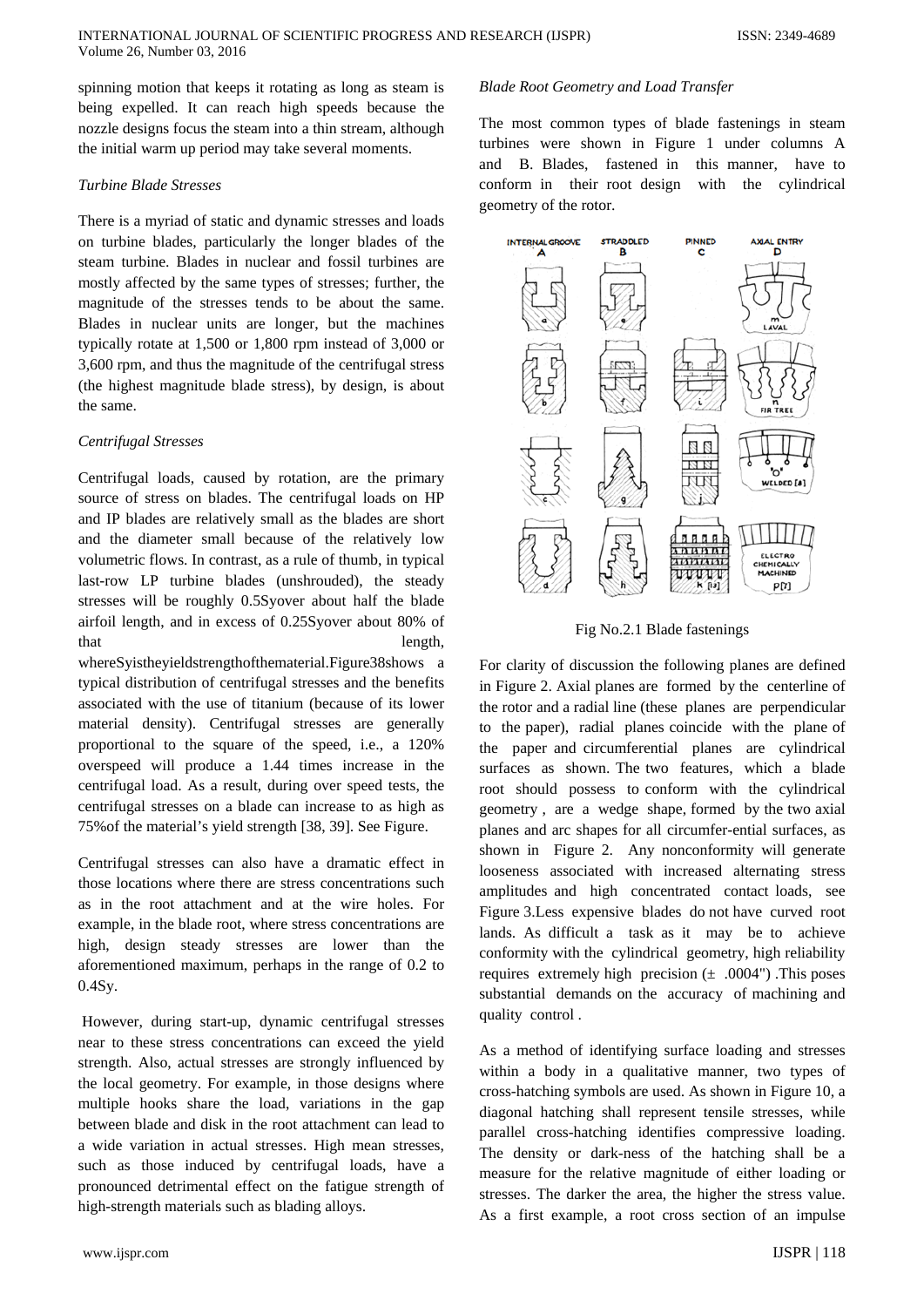blade with a T-root, as shown in Figure , shall be considered. The cross section is taken just above the top plane of the root lands as indicated. Figure shows the load and stress distribution for a centrifugal load only. Due to flexing of the root lands the load increases slightly toward the shank. Stress concentrations exist in the shank cross section on both sides near the root lands. This is in agreement with Figure , where the highest tensile stress occurs on both sides of the blade shank in the fillet region.



Fig No.2.2 Load and stress distribution due to centrifugal force



Fig No.2.3 Moving blade cross section nomenclature

*Operating conditions*

Speed of the blade  $N = 8000$ rpm

No. of blades in one disk  $= 87$ 

Moving Blade height  $= 47$  mm

Material of Rotor = 21CrMoV57

 $σ<sub>0.2</sub> min for Rotor Material = 468Mpa$ 

Material of Blade = X22CrMoV121

 $\sigma_{0.2}$  min for Blade Material  $= 488.6$  Mpa

Bending stress =  $0.486$  T/sq.in =  $7.39692$  Mpa

Blade design is very difficult and confidential to every turbine designer. So here only outlining the design by just some important dimensions only.



Fig No. 2.4 Blade design

*Centrifugal force*

Centrifugal force is directed outwards, away from centre of curvature of the path.

The general equation for centrifugal force is

$$
F= m r \omega^2
$$
---(1)

Where m is the mass of the moving object, r is the distance of the object from the centre of rotation (the radius of curvature) and  $\omega$  is the angular velocity of the object.

In the case under consideration, we need to account for the fact that the mass of the blade is distributed over its length and the radius of curvature also changes along the length of the blade. Consider a small segment of mass δm , of length having width δr at a distance r from the centre. Then the equation for the centripetal force δF on this small segment is given by:  $\delta F = \delta m r \omega^2$ - $---(2)$ 

The blades have a cross sectional area A  $(nm<sup>2</sup>)$  and material density  $\rho$  (kg/mm<sup>3</sup>). Then we can write the mass of the element:  $\delta m = \rho A \delta r$ Equation (2) can be write as  $\delta F = (\rho A \delta r) r \omega^2$ 

(Or) formally it can be write as  $dF = \rho A \omega^2 r dr$ 

Let be the radius of the rotor disc and be the distance between the centre of the rotor disc and tip of the blade. Then, integrating equation (3) along the total length of the blade, the total centrifugal force acting on the blade is given

$$
F = \rho A \omega^2 \int_{r1}^{r2} r dr
$$
  
By:  

$$
F = \rho A \omega^2 \left( \frac{r_2^2 - r_1^2}{2} \right) \dots (4)
$$

We can convert the angular velocity from revolutions per minute (rpm) to radians per second using the following relationship: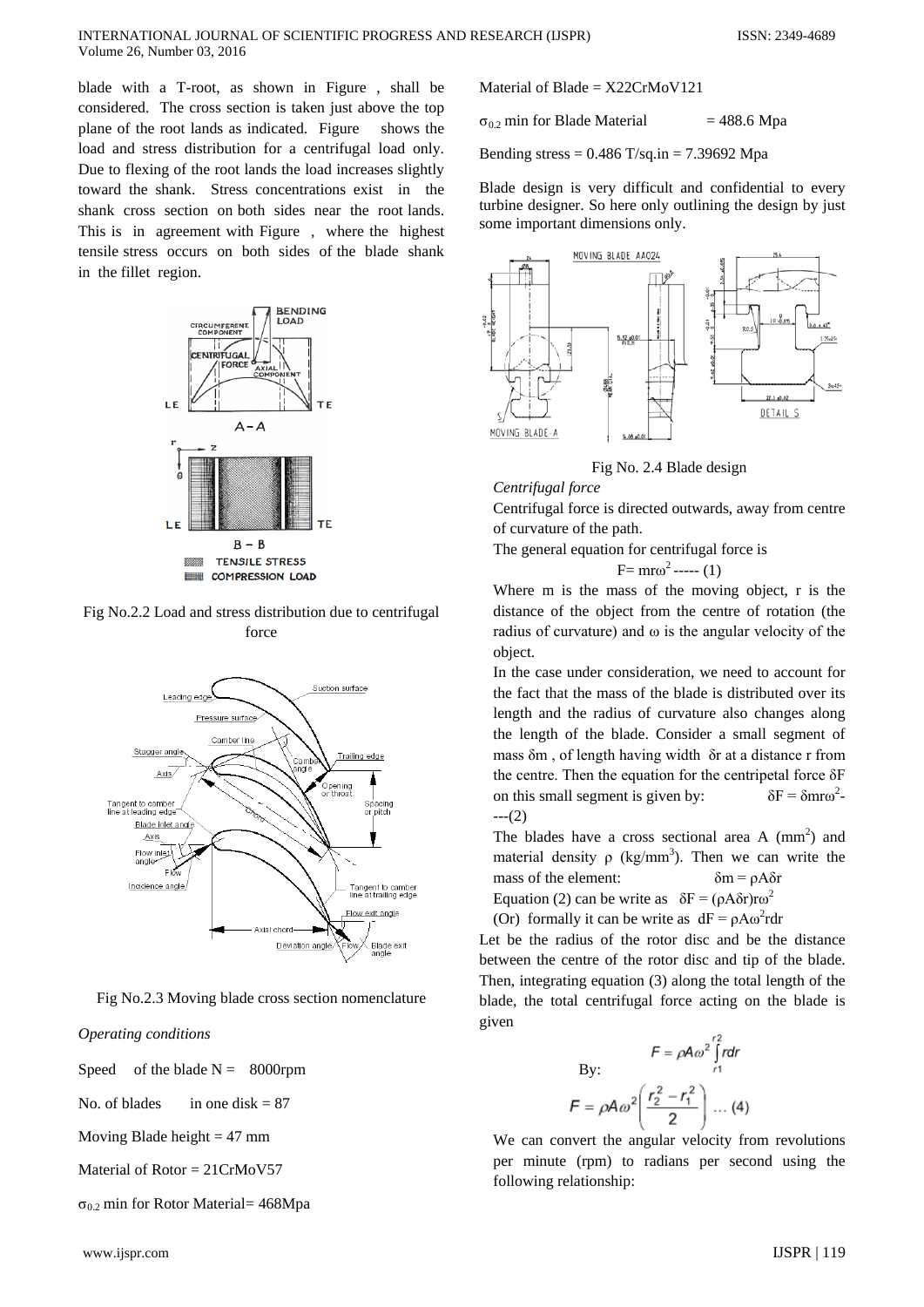$$
\omega = \frac{N \times 2\pi}{60} \dots (5)
$$

*CALCULATION:* 

| The following details considered for design and         |                |                  |  |  |  |
|---------------------------------------------------------|----------------|------------------|--|--|--|
| centrifugal force estimation:                           |                |                  |  |  |  |
| Blade speed                                             | N              | $= 8000$ rpm     |  |  |  |
| Blade cross-sectional area                              | A              | 165.161          |  |  |  |
| mm <sup>2</sup>                                         |                |                  |  |  |  |
| Material density                                        | ρ              | $= 7850x10^{-6}$ |  |  |  |
| $kg/mm^3$                                               |                |                  |  |  |  |
| Blade tip radius                                        | r <sub>2</sub> | $= 267.5$ mm     |  |  |  |
| Blade root radius                                       | r <sub>1</sub> | $= 220.5$ mm     |  |  |  |
| Blade length                                            | $r_2-r_1$      | $=47$ mm         |  |  |  |
| So we can calculate the angular velocity in radians per |                |                  |  |  |  |
| second as $\omega = 8000 \times 2 \pi/60$               |                |                  |  |  |  |
| $\omega$ = 837.75 rad/sec                               |                |                  |  |  |  |

Substituting the all above values in equation (4)

F=7850x10<sup>-6</sup>x165.161x837.75<sup>2</sup>x(267.5<sup>2</sup>-220.5<sup>2</sup>)/2x1000  $F=10.436.2 N$ 

Hence the magnitude if the centrifugal force acting on the blade due to high angular velocity is 10,436 N.

#### III.PREVIOUS WORK

In this paper, Subramanyam Pavuluri and Anup Magdum addresses the issue of steam turbine efficiency by discussing the overhaul design of high pressure steam turbine blades. A specific focus on blade profile, material used in the production of steam turbine blades, and the factors that cause turbine blade failure and therefore the failure of the turbine itself. This project enumerates and describes the currently available technologies that enhance the overall efficiency of the generator and prevent turbine failure due to blade erosion and blade cracking. In particular, this project evaluates the effectiveness of certain titanium alloys and steels in resisting creep and fracture in turbine blades. The effectiveness of chemical and thermal coatings in protecting the blade substrate from corrosion when exposed the wet steam will also be addressed.

In this paper, Dr. A. Siva Kumar & Subramanyam Pavuluri are addresses the Experimental investigation on design of high pressure steam turbine blade addresses the issue of steam turbine efficiency. A specific focus on aerofoil profile for high pressure turbine blade, and it evaluates the effectiveness of certain Chromium and Nickel in resisting creep and fracture in turbine blades. The capable of thermal and chemical conditions in blade substrate from to prevent the corrosion when exposed to wet steam. The efficiency of the steam turbine is a key factor in both the environmental and economical impact of any coal-fired power station. To increasing the efficiency of a typical 500MW turbine by 1% reduces emissions of CO2 from the turbine station, with corresponding reductions in NOx and SOx. In this connection an attempt is made on steam turbine blade performance is important criterion for retrofit coal fired power plant. Based on the research presented modifications to high pressure high pressure steam turbine blades can be made to increase turbine efficiency of the turbine. The results and conclusions are presented for a study concerning the durability problems experienced with steam turbine blades.

In this paper, Tulsidas. D, Dr. Shantharaja. M,& Dr. Kumar. are addresses the large variety of turbo-machinery blade root geometries used in industry prompted the question if an optimum geometry could be found. An optimum blade root was defined, as a root with practical geometry which, when loaded returns the minimum fillet stress concentration factor. The present paper outlines the design modification for fillet stresses and a special attention is made on SCF of the blade root (T-root) which fails and to guarantee for safe and reliable operation under all possible service conditions. Finite Element Analysis is used to determine the fillet stresses and Peterson's Stress Concentration Factor chart is effectively utilized to modify the blade root. The root is modified due to the difficulty in manufacturing the butting surface of the tang which grips the blade to the disk crowns having small contact area.

Dr. Murari P. Singh, Dr. George M. Lucas, PE are concise reference for practicing engineers involved in the design, specification, and evaluation of industrial steam turbines, particularly critical process compressor drivers. A unified view of blade design concepts and techniques is presented. The book covers advances in modal analysis, fatigue and creep analysis, and aerodynamic theories, along with an overview of commonly used materials and manufacturing processes. This authoritative guide will aid in the design of powerful, efficient, and reliable turbines.

This paper discusses the design points of the compressor, drive turbine and auxiliary Pelton wheel drive, as well as the design requirements for the bearings and seal system. A general outline of the SSTHC development program carried out at Gulf General Atomic is given. The following areas are included in the development program: aerodynamics, compressor noise, primary coolant shutoff valve, water bearings and rotor dynamics, seals, blade vibration, and disk catcher. Further, a comprehensive series of transient tests on a circulator have been carried out.

# IV. CALCULATIONS& ANALYSIS OF STEAM TURBINE BLADE

### IV.PROBLEM STATEMENT

With the knowledge that an understanding of the forces and stresses acting on the turbine blades is of vital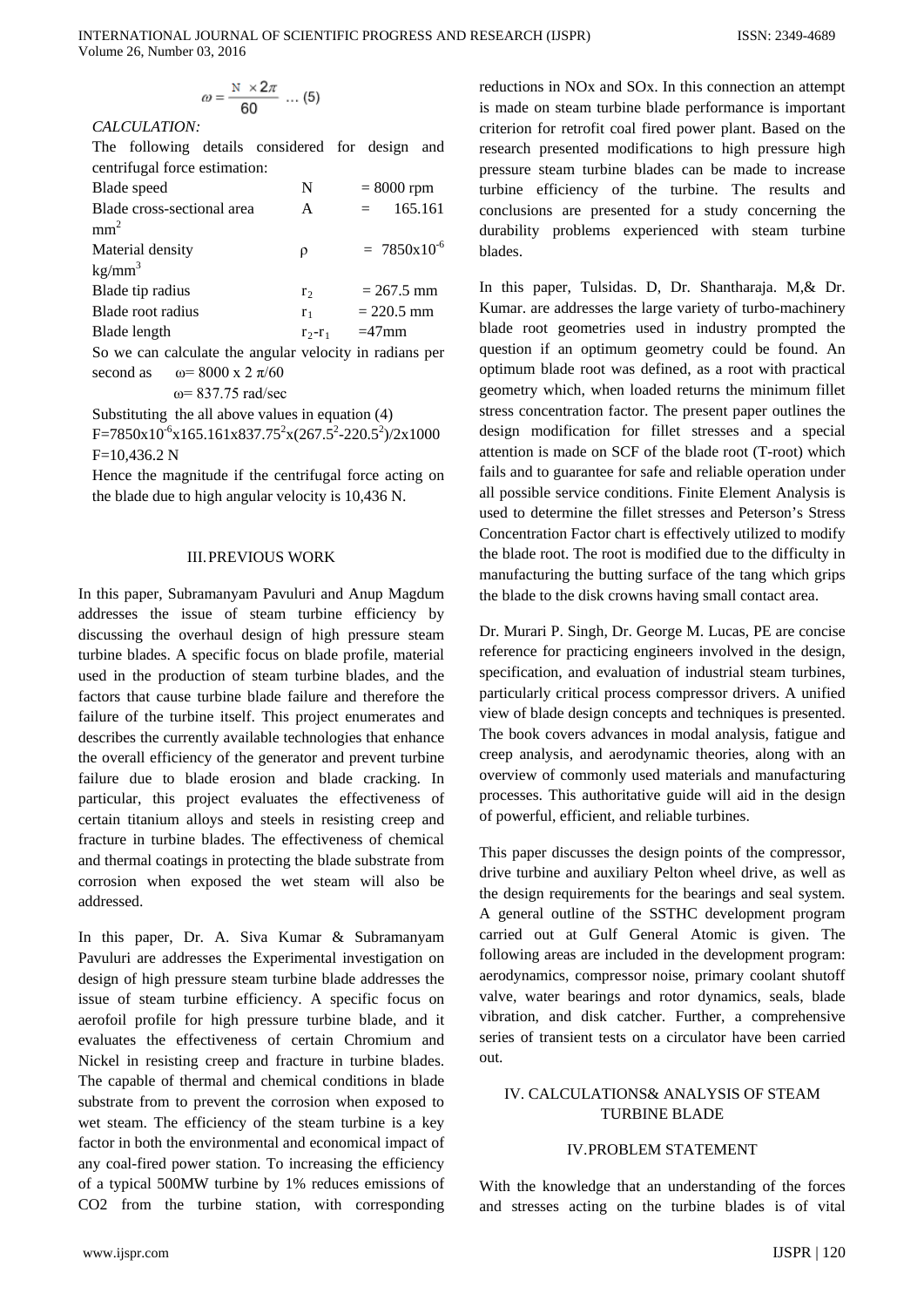importance, in this project we calculated such a force acting on a High Pressure (HP) blade and root of a steam turbine rotating at 8000 rpm. This project focuses on structural performance of the steam turbine blade due to centrifugal loading that acts on the blade due to high angular speeds.

*Material Selection:*

As we discussed in literature survey under subtitle "Required material properties for steam turbine blades" blade material should have a Creep Strength, Creepfatigue Resistance, Notch sensitivity and damping property. X22CrMoV121 one such a material which have all these properties. And it is the one most commonly used material for HP blades in steam turbine.

| Element | $\mathbf C$ | Si                               | Mn | $\mathbf P$          | $\mathbf{S}$ | $\bf{Cr}$                   | $\blacksquare$ Mo | Ni |
|---------|-------------|----------------------------------|----|----------------------|--------------|-----------------------------|-------------------|----|
| Min $%$ |             | $0.18$ 0.10 0.30 ---             |    |                      |              |                             | $11.0$ 0.80 0.30  |    |
| Max %   |             | $0.24 \,   \, 0.50 \,   \, 0.80$ |    | 0.0<br>$\frac{1}{3}$ |              | $0.02$   12.5   1.20   0.80 |                   |    |

Table 1: Chemical Composition of X22CrMoV121

| Tensile<br>strength<br>N/m <sup>2</sup> | 0.2%<br>Proof<br>stress<br>N/mm2<br>(Min) | Elongation<br>(%)<br>$\frac{1}{2}$ = 5.65 $\sqrt{5}$<br>(Min) | Impact<br>Strength<br>Joules<br>(Min.) | %Reduction<br>in Area<br>Min |
|-----------------------------------------|-------------------------------------------|---------------------------------------------------------------|----------------------------------------|------------------------------|
| 900-1050                                | 700                                       |                                                               | 20                                     | 14                           |

Table 2: Mechanical properties of X22CrMoV121 Other properties of X22CrMoV121 are listed below.

Young's Modulus or Modulus of elasticity  $E = 2.10e^5$  MPa

Fatigue Strength Coefficient (Effective strength)  $σ_f' = 1945MPa$ 

Fatigue ductility coefficient  $\epsilon_f'$  = 2.58

Fatigue strength  $b = -0.106$ 

Fatigue ductility exponent  $c = -0.777$ 

# V. FE ANALYSIS OF STEAM TURBINE BLADE OR RESULTS

The FE analysis was performed using the finiteelement computational software ANSYS 14.5.The intention of the FE analysis was to determinethe stress of the components at the criticallocation of the blade. It has been found out that the critical location of the blade is situated atthe T root of the blade. More precisely, at the convex side of the neck. Bladed turbine disc is a cyclic symmetrical structure. Modelling only one blade and the belonging disc section is representative for the whole structure. Nevertheless, the effects of the surplus disc section that is not modelled must be compensated by the boundary

condition of cyclic symmetry. The effect of the rotor is replaced by the axial displacement boundary condition. The situation is depicted in figure. For the purpose of simple solving and solution time in ANSYS the 3D model of blade is simplified by removing the tenon on the blade.



Fig. No.5.1 HP turbine blade

*Pre-prosser for blade analysis:*

Step1: Geometry creation

First step of Ansys is creating the geometry. This can be directly done in design module or else we can import the geometry from other location also. But it should in the format which can be read by ANSYS. Some of those types of formats are IGES, STEP. Here for this analysis geometry file is imported in "STEP" which is exported from the Creo 1.0 (it is modelling software also known as PROE).



Fig No. 5.2 Creating Geometry model

Step 2: Material assignment is the second step for analysis. Because based on the type of material same geometry will give different results even for same working conditions. So after importing the model, it should be assigned the material properties.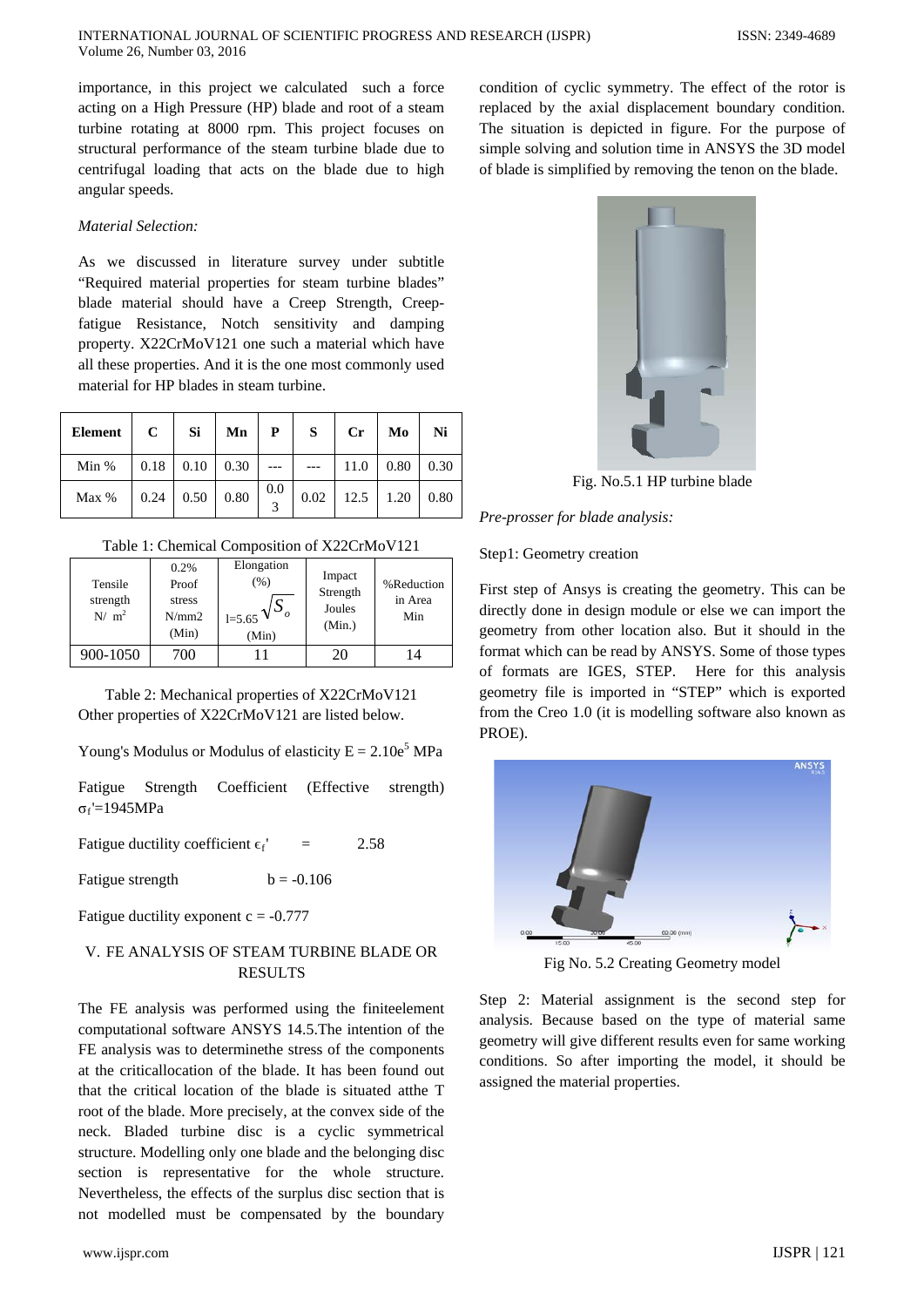## INTERNATIONAL JOURNAL OF SCIENTIFIC PROGRESS AND RESEARCH (IJSPR) ISSN: 2349-4689 Volume 26, Number 03, 2016

|                | Properties of Outline Row 3: Structural Steel                         |                                     |                  |                            |  |  |
|----------------|-----------------------------------------------------------------------|-------------------------------------|------------------|----------------------------|--|--|
|                | A                                                                     | B                                   | C                | E<br>D                     |  |  |
| 1              | Property                                                              | Value                               | <b>Unit</b>      | 恸<br>$\boldsymbol{\kappa}$ |  |  |
| $\overline{2}$ | Þ<br>Density                                                          | 7850                                | kg m^-3          | г                          |  |  |
| 3              | Isotropic Secant Coefficient of<br>Þ<br>H<br><b>Thermal Expansion</b> |                                     |                  | Г                          |  |  |
| 6              | ℉<br><b>Isotropic Elasticity</b><br>$\blacksquare$                    |                                     |                  | П                          |  |  |
| 12             | ⊱<br>Alternating Stress Mean Stress<br>Ŧ                              | 睴<br>Tabular                        |                  | г                          |  |  |
| 16             | ℉<br><b>Strain-Life Parameters</b><br>Ξ                               |                                     |                  | F                          |  |  |
| 17             | Display Curve Type                                                    | $\blacktriangledown$<br>Strain-Life |                  |                            |  |  |
| 18             | <b>Strength Coefficient</b>                                           | 1945                                | ×.<br><b>MPa</b> | F                          |  |  |
| 19             | <b>Strength Exponent</b>                                              | $-0.106$                            |                  | Г                          |  |  |
| 20             | <b>Ductility Coefficient</b>                                          | 2.58                                |                  | Г                          |  |  |
| 21             | <b>Ductility Exponent</b>                                             | $-0.777$                            |                  | ╔                          |  |  |
| 22             | Cyclic Strength Coefficient                                           | $1E + 09$                           | $\bullet$<br>Pa  | г                          |  |  |
| 23             | Cyclic Strain Hardening Exponent                                      | 0.2                                 |                  | F                          |  |  |
| 24             | Þ<br>Tensile Yield Strength                                           | $2.5E + 08$                         | Pa               | ╔                          |  |  |
| 25             | ℉<br>Compressive Yield Strength                                       | $2.5E + 08$                         | Pa<br>٠          | г                          |  |  |
| 26             | Tensile Ultimate Strength                                             | $4.6E + 08$                         | Pa<br>۰          |                            |  |  |
| 27             | Compressive Ultimate Strength                                         | o                                   | Pa               |                            |  |  |

Fig No. 5.3 Material properties of blade

# *Processor for blade analysis:*

Step 1: Mesh Generation or Ansys model generation

Mesh generation means discritising the model into small element. Finite element itself expling that dividing a complex element into small well known shape. Once model is assigned with material then meshing of the geometry will be done. Then onwards geometry can be named as Ansys model. Here tetrahedron mesh is used to generate the meshed model with element size 1mm.

# Step 2: Constraining the element

The main aim of any analysis is to get some results by applying some forces on it. So geometry should not be allowed to free moment due to the force application. Hence it need some constrains. Constrain means arresting the motion at some location. That may be fixed, displaced constrain. Here blade is constrained by fixed supports at side of the blade tang. This is due to locking of blade in rotor disk.



Fig No. 5.4 Centrifugal force acting on blade

Step 3: Application of loads

As discussed in literature survey under chapter 2 centrifugal forces is the major force acting on blades. When compared magnitudes of all other forces acting on blade with centrifugal force magnitude they can be negligible. So in this analysis centrifugal force only considered as load of application.

### *Post processor:*

Step1: Solving the model, it means allowing the system to run all given conditions like application of constrains and loads.

## Step 2: Generating the results

After proper solving Analyst can able to get the required results. Here Stress developed within the blade and fatigue life estimation is major criteria of project. So get the results by selecting the required options like equivalent stress and Fatigue tool.



Fig No. 5.5 Design of Meshed blade



Fig No.5.6 Stress observed in blade

Equivalent von-meshes stress observed (563 MPa) on the fillet region of the blade as depicted in the fig above.

From the ANSYS results of the turbine blade design, the equivalent von-Meshes stress are found at the root and is equal to 560MPa.

# V. CONCLUSION

This project has attempted to investigate the stress region and maximum stress of the steam turbine blade. The goal